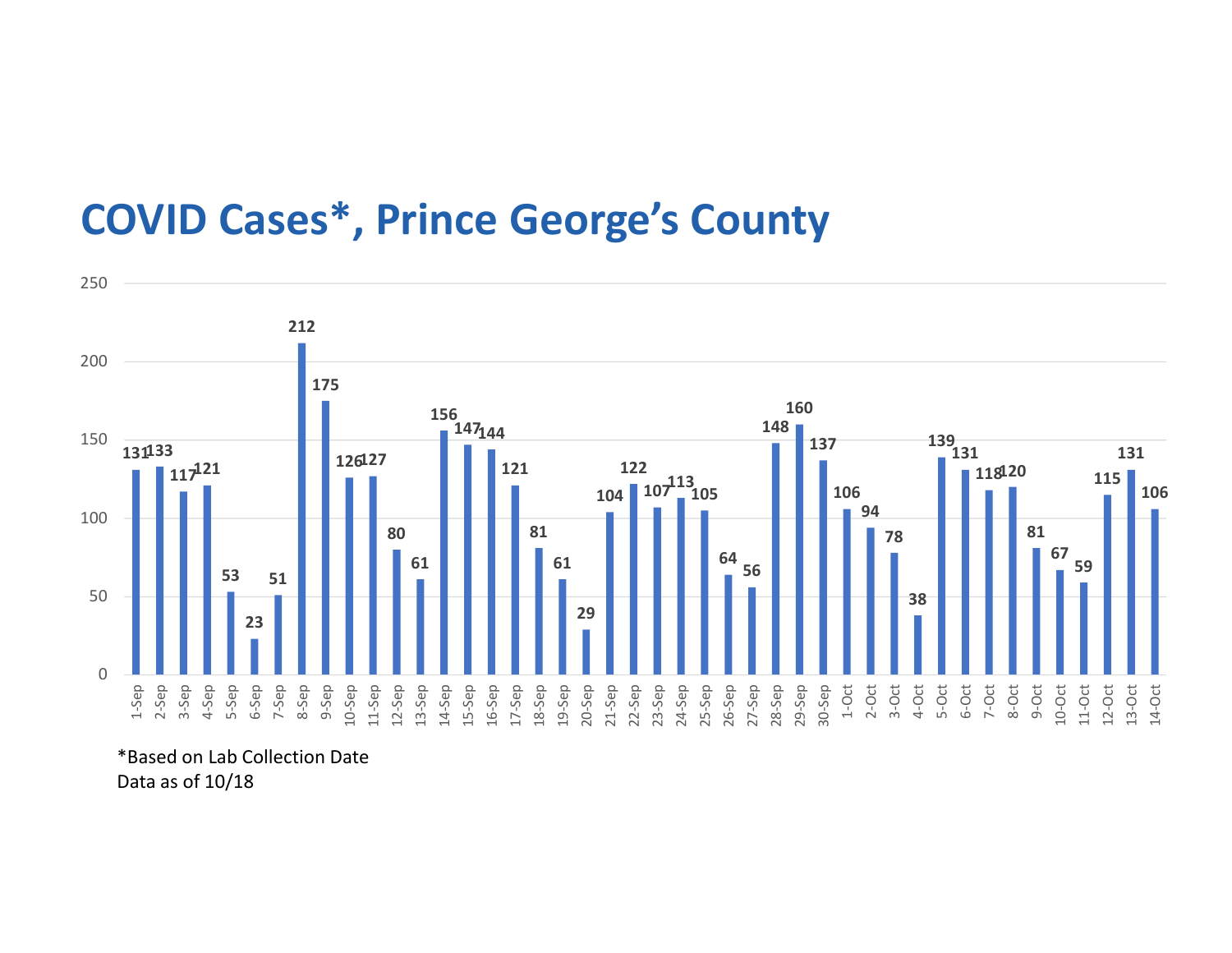## COVID Average Daily Case Rate\* (last 14 days)

Prince George's County Average New Cases per 100,000 population



\*Based on Lab Collection Date Data as of 10/18